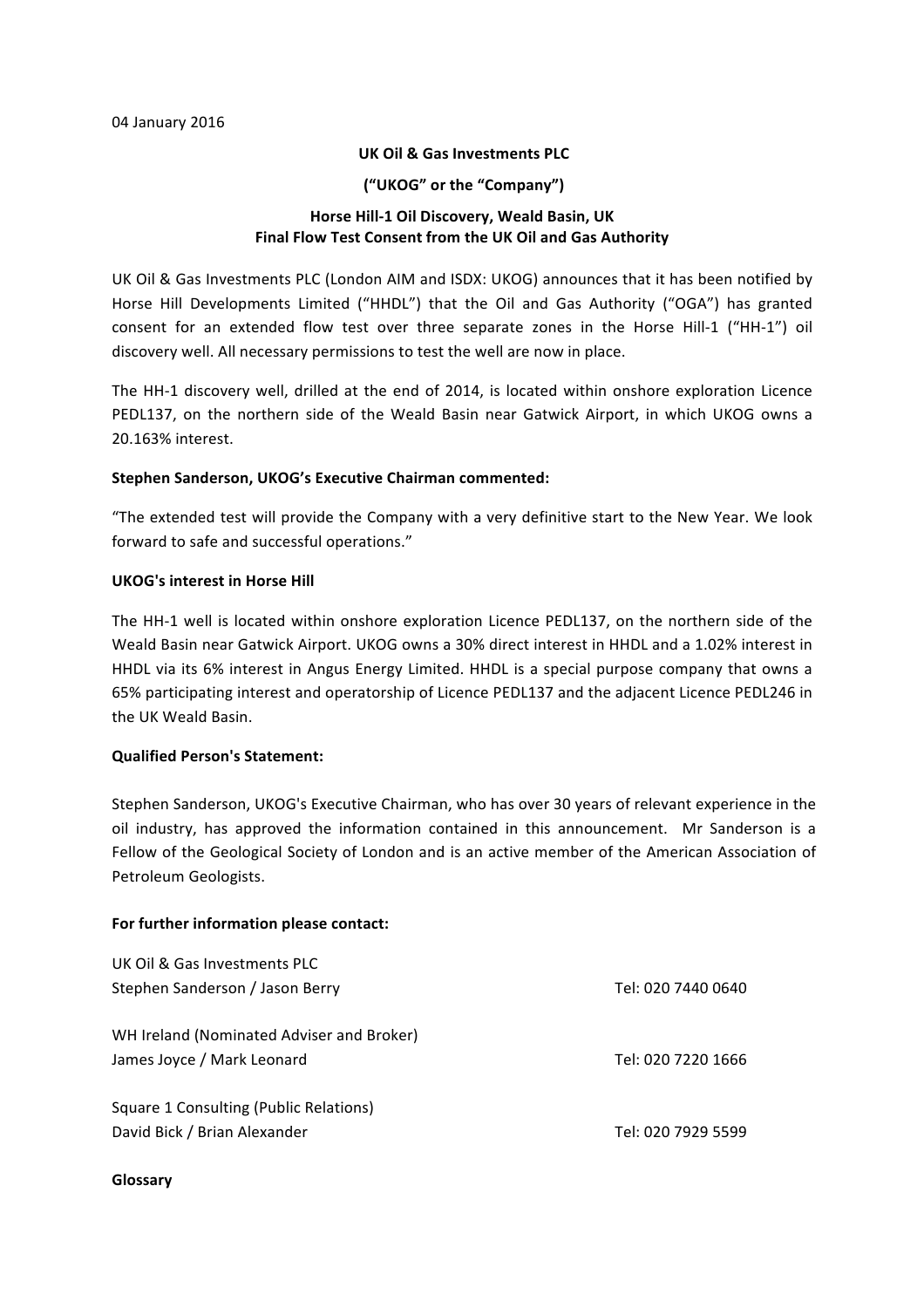| discovery                  | a discovery is a petroleum accumulation for which one or several exploratory wells<br>have established through testing, sampling and/or logging the existence of a<br>significant quantity of potentially moveable hydrocarbons                                                                                                          |
|----------------------------|------------------------------------------------------------------------------------------------------------------------------------------------------------------------------------------------------------------------------------------------------------------------------------------------------------------------------------------|
| flow test                  | a flow test or well test involves testing a well by flowing hydrocarbons to surface,<br>typically through a test separator. Key measured parameters are oil and gas flow<br>rates, downhole pressure and surface pressure. The overall objective is to identify<br>the well's capacity to produce hydrocarbons at a commercial flow rate |
| extended<br>flow<br>permit | test<br>OGA approval to flow test a well with an aggregate flow period over all zones of up<br>to 90 days. Normal flow test approval is for an aggregate flow period of up to 96<br>hours                                                                                                                                                |

# **Notes to Editors:**

The Company has interests in the following UK licences:

| Asset                                    | Licence        | <b>UKOG's</b><br><b>Interest</b> | <b>Licence Holder</b>                 | Operator                              | Area<br>(km <sup>2</sup> ) | <b>Status</b>                                             |
|------------------------------------------|----------------|----------------------------------|---------------------------------------|---------------------------------------|----------------------------|-----------------------------------------------------------|
| Avington <sup>1</sup>                    | PEDL070        | 5%                               | UKOG (GB)<br>Limited                  | <b>IGas Energy Plc</b>                | 18.3                       | Field in stable<br>production.                            |
| Baxters Copse <sup>2</sup>               | PEDL233        | 50%                              | <b>UKOG Weald</b><br>Limited          | <b>IGas Energy Plc</b>                | 89.6                       | Reviewing economics<br>of appraisal/<br>development well. |
| Brockham <sup>1</sup>                    | PL234          | 3.6%                             | Angus Energy <sup>5</sup>             | Angus Energy <sup>5</sup>             | 8.9                        | Drilling of sidetrack<br>well being considered.           |
| Holmwood <sup>3</sup>                    | <b>PEDL143</b> | 30%                              | <b>UKOG</b>                           | Europa Oil &<br>Gas (Holdings)<br>plc | 91.8                       | Holmwood-1<br>exploration well<br>planned.                |
| Horndean <sup>1</sup>                    | PL211          | 10%                              | UKOG (GB)<br>Limited                  | <b>IGas Energy Plc</b>                | 27.3                       | Field in stable<br>production.                            |
| Horse Hill <sup>4</sup>                  | <b>PEDL137</b> | 20.163%                          | Horse Hill<br>Developments<br>Ltd $6$ | Horse Hill<br>Developments<br>Ltd $6$ | 99.3                       | Flow testing of HH-1<br>planned.                          |
| Horse Hill <sup>4</sup>                  | PEDL246        | 20.163%                          | Horse Hill<br>Developments<br>Ltd $6$ | Horse Hill<br>Developments<br>Ltd $6$ | 43.6                       | Flow testing of HH-1<br>planned.                          |
| Isle of Wight<br>(Offshore) <sup>3</sup> | P1916          | 77.5%                            | <b>UKOG Solent</b><br>Limited         | <b>UKOG Solent</b><br>Limited         | 46.7                       | M Prospect exploration<br>well planned.                   |
| Isle of Wight<br>(Onshore) <sup>23</sup> | 14th<br>Round  | 65%                              | <b>UKOG</b>                           | <b>TBA</b>                            | 200.0                      | Licence offered in 14th<br>Round.                         |
| Lidsey $1$                               | PL241          | 4.2%                             | Angus Energy <sup>5</sup>             | Angus Energy <sup>5</sup>             | 5.3                        | Drilling of infill well<br>being considered.              |
| Markwells<br>Wood <sup>2</sup>           | <b>PEDL126</b> | 100%                             | UKOG (GB)<br>Limited                  | UKOG (GB)<br>Limited                  | 11.2                       | <b>Compiling Field</b><br>Development Plan.               |

# **Notes:**

1. Oil field currently in production.

2. Oil discovery pending development and/or appraisal drilling.

- 3. Exploration asset with drillable prospects and leads.
- 4. Oil discovery pending flow testing.
- 5. UKOG has a 6% interest in Angus Energy. Angus Energy has a 70% interest

in Lidsey and a 60% interest in Brockham.